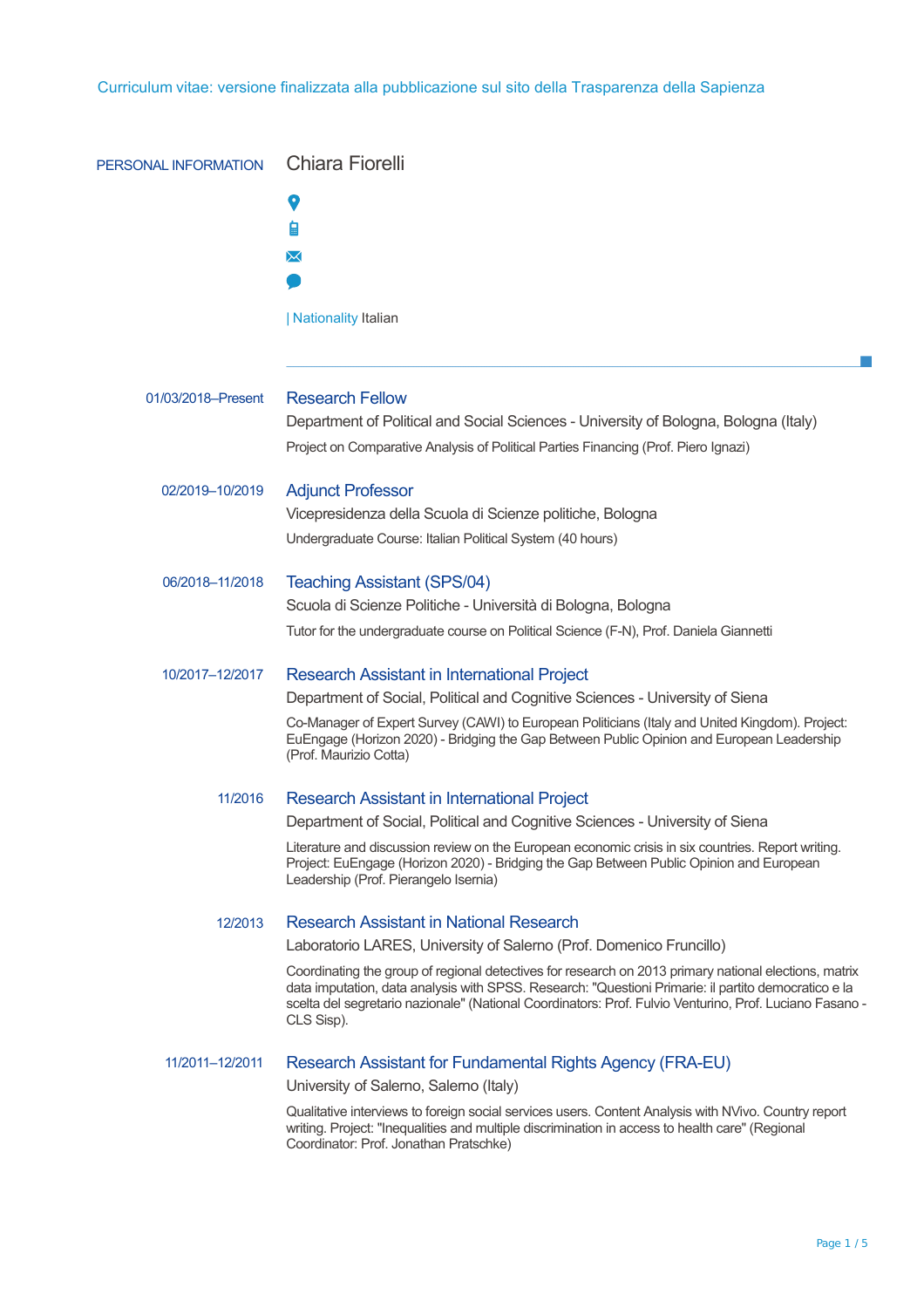## 10/2010 Research Assistant in National research project

#### ATTAC Italia

Qualitative analysis of in-depth interviews to key informants on local welfare services. Report writing. Research Financed by Italian Ministry of Social Policies and ATTAC Italia. Project: "Chi è dentro è dentro. Chi è fuori è fuori".

### 11/2008–12/2008 Research Assistant in National Project

Fondazione ISMU - Department of Sociology - University of Salerno

Qualitative and quantitative interviews among immigrant population for National Integrometro 2008. (Local Coordinator: Prof. Paolo Diana)

### 04/2008–06/2008 Supervisor CATI Lab

Department of Sociology and Political Science - University of Salerno

Design and implementation of a structured questionnaire using ModSurvey. Supervision of datadetection. Data analysis with SPSS. Project: "Post-electoral demoscopic investigation. National elections 2005" (Coordinator: Prof. Domenico Fruncillo).

### EDUCATION AND TRAINING

### 01/2013–07/2017 Ph.D. in Political Science

Centre for the Study of Politica Change (Circap) - University of Siena

Dissertation: The Other Side of the Moon. Political private donations in Italy in the last 30 years: the financial appeal of parties between structural changes and personalisation dynamics Supervisor: Prof. Paolo Bellucci Defended in: 11 July 2017

# 03/2015–06/2015 Visiting Ph.D. Student

Department of Political Science - University of Oslo

(Prof. Elin Allern)

# 09/2009–09/2011 Master Degree in Sociology and Social Research (110/110 cum laude)

Università di Salerno, Salerno (Italy)

Supervisor: Dr. Jonathan Pratschke Dissertation: L'ontologia di Amartya Sen e le fondamenta filosofiche delle scienze sociali (The ontology of Amartya Sen and the philosophical foundations of social sciences).

10/2010–01/2011 Erasmus Student with scolarship University of Ljubljana - Faculty of Social Sciences, Ljubljana (Slovenia)

29/07/2013–09/08/2013 ECPR - Summer School University of Ljubljana, Ljubljiana (Slovenia) Crash Course: Introduction to R Course (2 weeks): Event History Analysis (Prof. Ian Stare)

# 08/2012 Summer school on Social Research and Methods PAIDEIA - Alta formazione nelle scienze umane Borgo di Terravecchia, Giffoni Vallepiana (Italia)

Course (1 week): Indicators and Indexes (Prof. Alberto Marradi)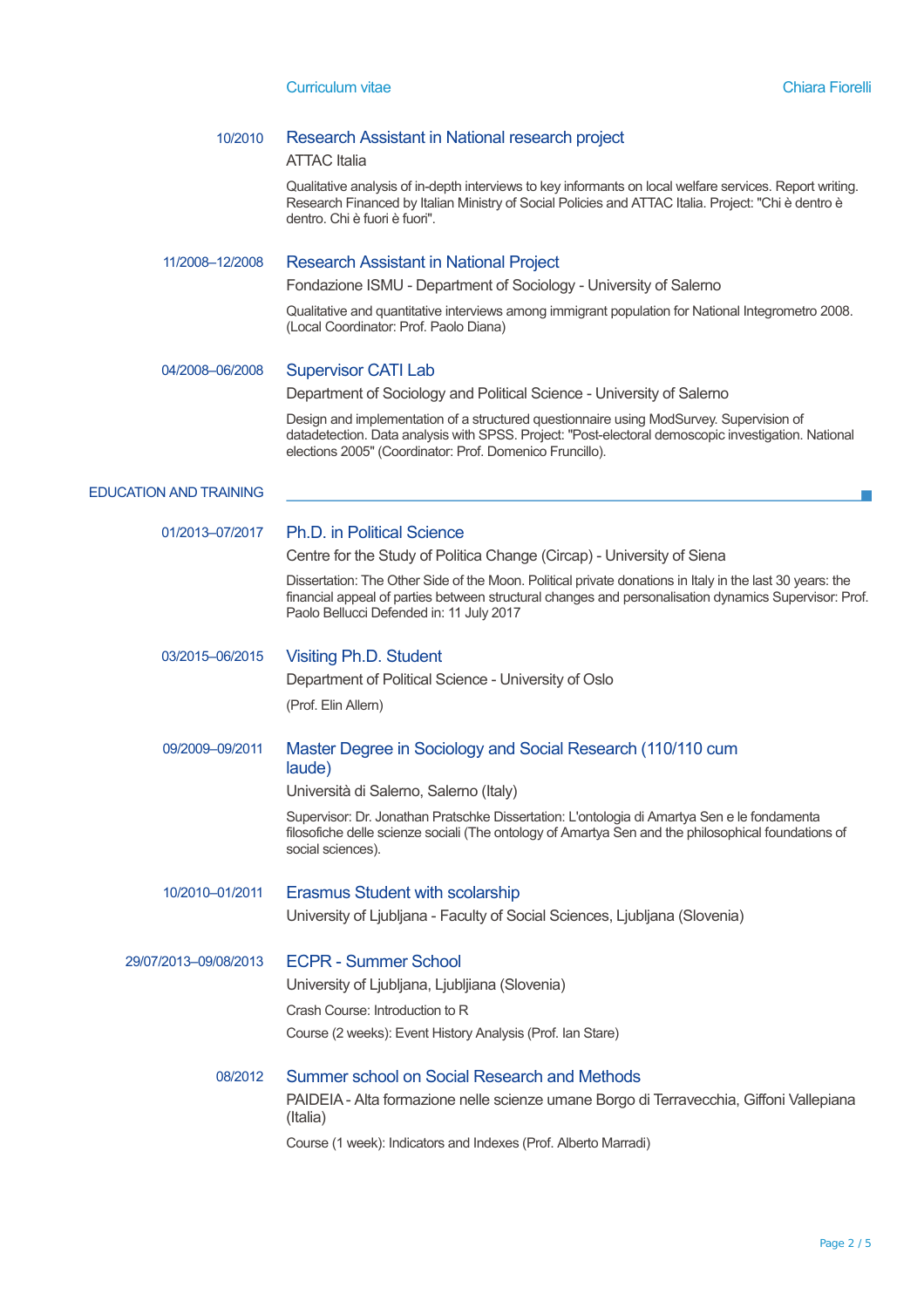### Curriculum vitae Chiara Fiorelli

| 12/07/2010-23/07/2010         | <b>Essex Summer School in Data Analysis</b><br>University of Essex, Colchester (United Kingdom)<br>Courses (2 weeks): Mathematics for Social Science<br>Panel Data Analysis of Microdata (Dr. Mark Bryan) |                                                                                                                                                  |                     |                   |                     |  |  |
|-------------------------------|-----------------------------------------------------------------------------------------------------------------------------------------------------------------------------------------------------------|--------------------------------------------------------------------------------------------------------------------------------------------------|---------------------|-------------------|---------------------|--|--|
| 08/2008-09/2008               | Summer school on Social Research and Methods<br>PAIDEIA - Alta formazione nelle scienze umane Borgo di Terravecchia, Giffoni Vallepiana<br>(Italia)                                                       |                                                                                                                                                  |                     |                   |                     |  |  |
|                               | Courses (2 weeks): How to write a standardized questionnaire (Prof. Alberto Marradi); Introduction to<br>Network Analysis (Prof. Antonio M. Chiesi)                                                       |                                                                                                                                                  |                     |                   |                     |  |  |
| 21/07/2008-01/08/2008         | <b>Essex Summer School in Data Analysis</b><br>University of Essex, Colchester (United Kingdom)                                                                                                           |                                                                                                                                                  |                     |                   |                     |  |  |
|                               | Courses (2 week): Mathematics for Social Sciences<br>Multivariate Analysis Techniques (Prof. Jacq Tacq)                                                                                                   |                                                                                                                                                  |                     |                   |                     |  |  |
| <b>PERSONAL SKILLS</b>        |                                                                                                                                                                                                           |                                                                                                                                                  |                     |                   |                     |  |  |
| Mother tongue(s)              | Italian                                                                                                                                                                                                   |                                                                                                                                                  |                     |                   |                     |  |  |
| Foreign language(s)           | <b>UNDERSTANDING</b>                                                                                                                                                                                      |                                                                                                                                                  | <b>SPEAKING</b>     |                   | <b>WRITING</b>      |  |  |
|                               | Listening                                                                                                                                                                                                 | Reading                                                                                                                                          | Spoken interaction  | Spoken production |                     |  |  |
| English                       | C <sub>1</sub>                                                                                                                                                                                            | C <sub>1</sub>                                                                                                                                   | C <sub>1</sub>      | C <sub>1</sub>    | C <sub>1</sub>      |  |  |
|                               | Certificate in Advanced English - Cambridge University                                                                                                                                                    |                                                                                                                                                  |                     |                   |                     |  |  |
| French                        | A <sub>1</sub>                                                                                                                                                                                            | <b>B1</b>                                                                                                                                        | A2                  | A2                | A2                  |  |  |
|                               | DELF - A2                                                                                                                                                                                                 |                                                                                                                                                  |                     |                   |                     |  |  |
|                               |                                                                                                                                                                                                           | Levels: A1 and A2: Basic user - B1 and B2: Independent user - C1 and C2: Proficient user<br>Common European Framework of Reference for Languages |                     |                   |                     |  |  |
| <b>Digital skills</b>         | <b>SELF-ASSESSMENT</b>                                                                                                                                                                                    |                                                                                                                                                  |                     |                   |                     |  |  |
|                               | <b>Information</b><br>processing                                                                                                                                                                          | Communication                                                                                                                                    | Content<br>creation | Safety            | Problem-<br>solving |  |  |
|                               | Proficient user                                                                                                                                                                                           | Independent user                                                                                                                                 | Independent user    | Independent user  | Independent user    |  |  |
|                               | Digital skills - Self-assessment grid                                                                                                                                                                     |                                                                                                                                                  |                     |                   |                     |  |  |
|                               | Operating systems: Windows ; Linux; Mac OS<br>Softwares and Packges: Office, SPSS, STATA, XLStat, NVivo, R.<br>Survey Software: LimeSurvey, Mod_Survey                                                    |                                                                                                                                                  |                     |                   |                     |  |  |
|                               |                                                                                                                                                                                                           |                                                                                                                                                  |                     |                   |                     |  |  |
|                               |                                                                                                                                                                                                           |                                                                                                                                                  |                     |                   |                     |  |  |
| <b>ADDITIONAL INFORMATION</b> |                                                                                                                                                                                                           |                                                                                                                                                  |                     |                   |                     |  |  |
| <b>Publications</b>           | Fiorelli C, Toward the personalisation of political financing in Italy? Private donations to candidates<br>and parties: 1987 - 2013, «CONTEMPORARY ITALIAN POLITICS», 2017, 9, pp. 44 - 59                |                                                                                                                                                  |                     |                   |                     |  |  |

Ignazi P., Fiorelli C., 2019, LE RISORSE DEI PARTITI. I PARTITI ITALIANI ALLA PROVA DELLA LEGGE N.13 DEL 21 FEBBRAIO 2014, Nomos, Anticipazioni al n. 1 del 2019, ISSN 2279-7238, [\(http://www.nomos-leattualitaneldiritto.it/wp-content/uploads/2019/02/Ignazi-e-Fiorelli\\_Zangara.pdf\)](http://www.nomos-leattualitaneldiritto.it/wp-content/uploads/2019/02/Ignazi-e-Fiorelli_Zangara.pdf)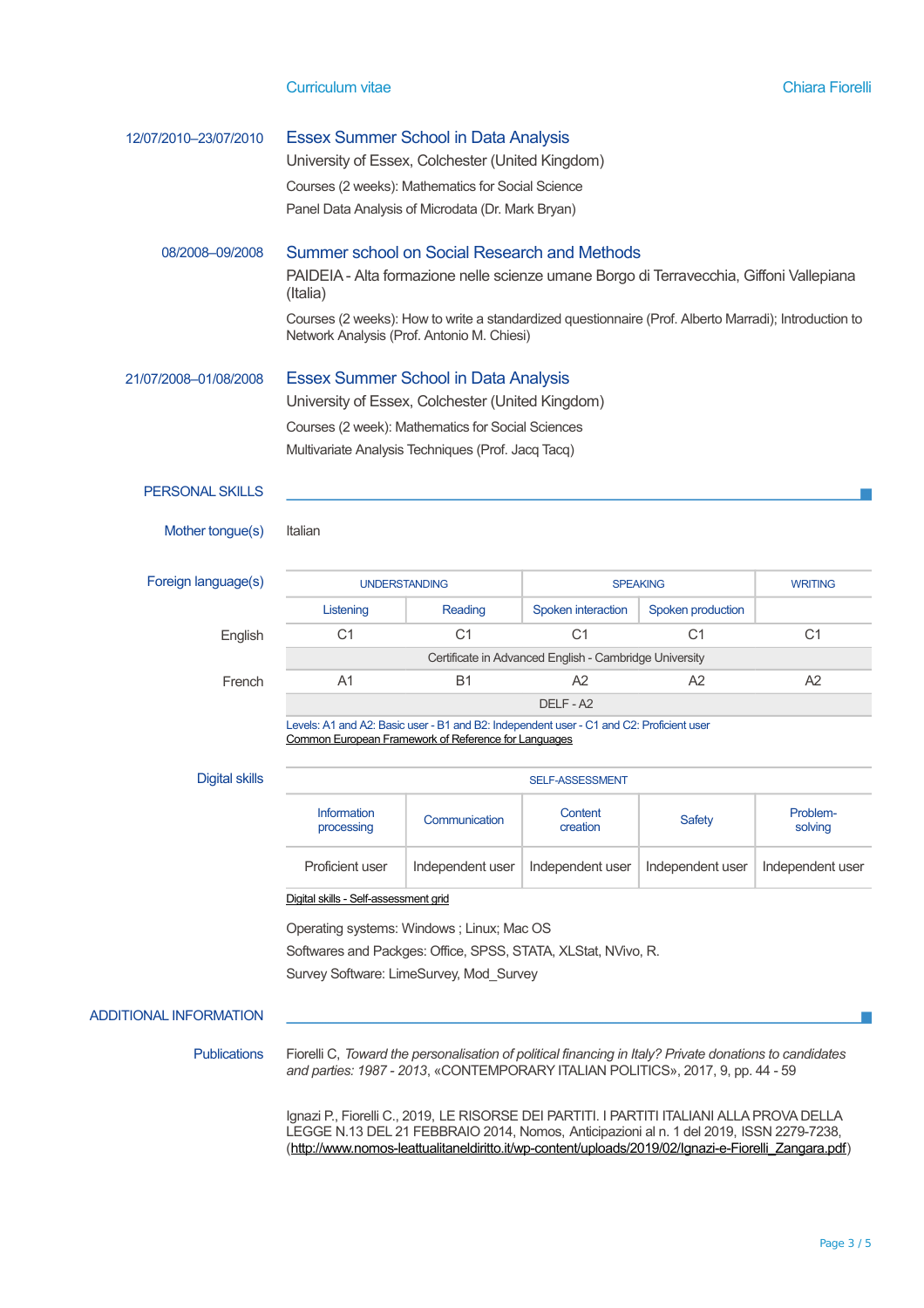#### Curriculum vitae Chiara Fiorelli

Fiorelli C., 2019, *Have You Ever Seen the Void? Interest Groups Concerns Toward the Weakening Representational Role of Political Parties in European Countries*, European Journal of Interdisciplinary Studies, 5(2), pp. 15-24.

In Progress Fiorelli C. (under contract) P*olitical Party Funding and Private Donations in Italy*, book series Interest Groups, Advocacy and Democracy Series. London: Palgrave Macmillan.

Awards - SISP - Società Italiana di Scienza Politica "Carlo Maria Santoro" 2018: Received for the Best Paper

presented at the SISP conference of the previous year by a non-incardinated partner "Political Parties, Political Money and Interest Groups in Italy: The Changing Connective Capability of Political Actors in the past Thirty Years".

- "Enrico Melchionda 2018": Received for the Best Ph.D. Dissertation "The Other Side of the Moon. Political private donations in Italy in the last 30 years: the financial appeal of parties between structural changes and personalisation dynamics" Supervisor: Prof. Paolo Bellucci.

Conferences - Fiorelli C. (2019) "What is dead may never die": left-wing parties in Europe and their struggle for legitimation. Paper presented at SISP Conference, University of Salento, Lecce 12-14 September 2019.

> - Fiorelli C., Ignazi P. (2019) When it rains, it pours: Italian political parties and the challenge for legitimation from below. Paper presented at SISP Conference, University of Salento, Lecce, 12 – 14 September 2019.

- Fiorelli C., Ignazi P. (2019) Don't Bite the Hand That Feeds You': The Representative Role of Political Parties Analysed through their Financial Reports. Paper Presented at ECPR General Conference, University of Wrocław, 4-7 September 2019.

- Fiorelli C. (2019) Have you ever seen the void? Interest groups concerns toward the weakening representational role of political parties in European countries. Paper presented at ICSS XVIII, Faculdade de Letras, Universidade de Lisboa, 17-18 May 2019.

- Fiorelli C., Visconti F., Bellucci P. (2018) Follow the Money. Policy Outcomes and Campaign Financing in Italy; paper presented at SISP General Conference, Università di Torino, 06-08 September 2018.

- Fiorelli C. (2017) Political Parties, Political Money and Interest Groups in Italy: The Changing Connective Capability of Political Actors in the past Thirty Years, paper presented at SISP General Conference, Università di Urbino, 14-16 September 2017.

- Fiorelli C. (2017) Political Parties, Political Money and Interest Groups in Italy: The Changing Connective Capability of Political Actors in the past Thirty Years, paper presented at ECPR General Conference, University of Oslo, 7 September 2017.